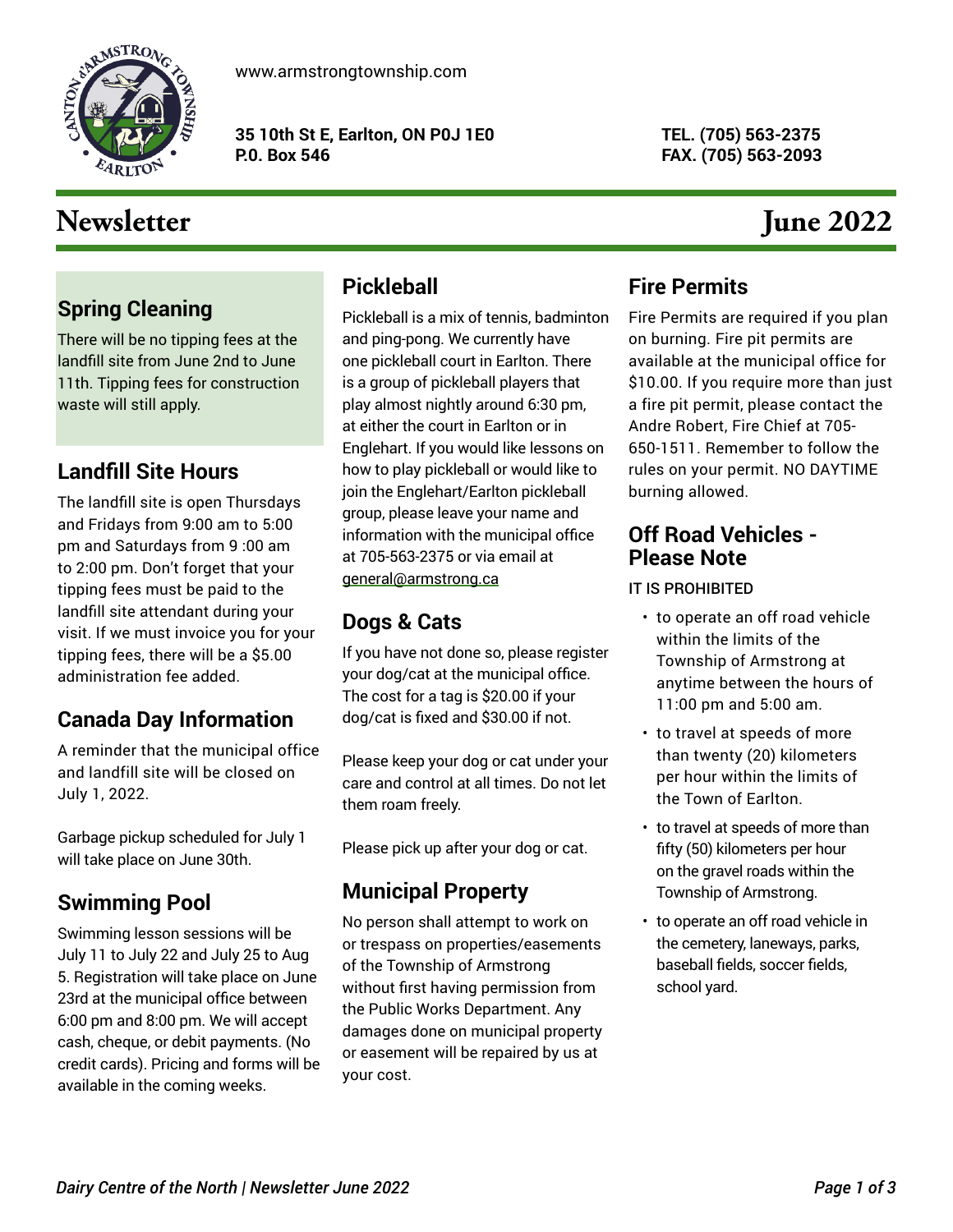## **Notice**

Pursuant to Section 295.1 of the Municipal Act, 2001, the audited Financial Statements for the year ending December 31, 2021 for the Township of Armstrong are now available for public viewing on the municipal website at www.armstrongtownship.com or by contacting the Municipal Office to obtain a copy. (Fees may apply for hardcopies of the documents)

## **Outdoor Watering By-Law**

Between June 1st and September 30th yearly, the residents of the Town of Earlton must follow the Outdoor Watering By-Law. The schedule is to be followed for any watering that is not for drinking, cooking or personal hygiene purposes. Here is the schedule:

Home Address *(Odd Numbers)* Watering Days *(Odd Numbers*) Home Address *(Even Numbers)* Watering Days *(Even Numbers)*

Watering times are between 6:00 am to 9:00 am and 6:00 pm to 9:00 pm.

## **Notice**

Please be advised the Council of the Township of Armstrong has passed a by-law for maintaining property in a clear and clean condition. The By-law applies to all properties within the Township of Armstrong which are used for residential, commercial and industrial purposes. Agricultural properties with Normal Farm Practice are exempt from this By-law as defined.

It is expected every owner, tenant or occupant of property shall maintain their property as follows:

- Maintain property in a clean condition and free from refuse and/or debris (Full definition in By-law);
- Cut grass, weeds or noxious weeds or brush which has reached heights in excess of 20 cm;
- Keep hedges and trees adjacent to a sidewalk, walkway or roadway cut and trimmed so as to allow safe, unhindered passage;
- Keep the property free and clear of stagnant water;
- Keep their property free and clear of infestations of injurious insects, termites, rodents, vermin or other pests;

No unauthorized dumping  $-$  no person shall throw, place or deposit any refuse or debris on any property within the Township of Armstrong without written consent of the property owner, including municipal property.

The provisions of this By-law will be enforced with the assistance of the By-law Enforcement Officer.

If anyone has a concern that a property is not being maintained and such activity constitutes an excessive nuisance to any person or property, please contact the By-law Enforcement Officer at 705-648-3750 or e-mail petegilboe3750@gmail.com. You may also file a service request on the municipal website.